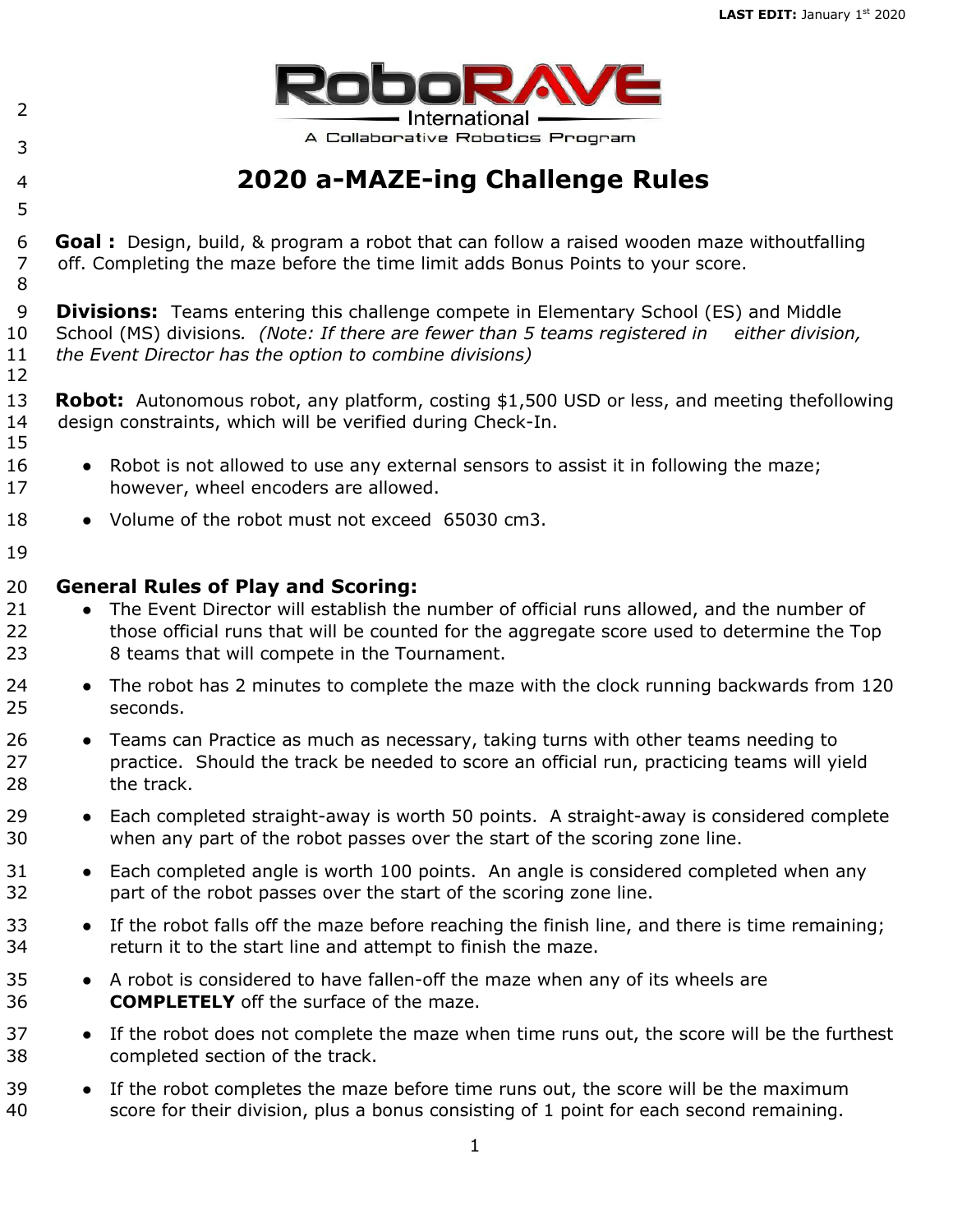## **Challenge Track Specifications:**

## 

 ● All a-MAZE-ing tracks will be as near in design as possible, and constructed of particle- board (or a similar locally procured material) that is 24 cm wide and 2 cm tall. There are various lengths with combinations of 45, 90, and 135 degree angled turns in either direction. *( Note: All Challenge Dimensions are Approximate).* 



 









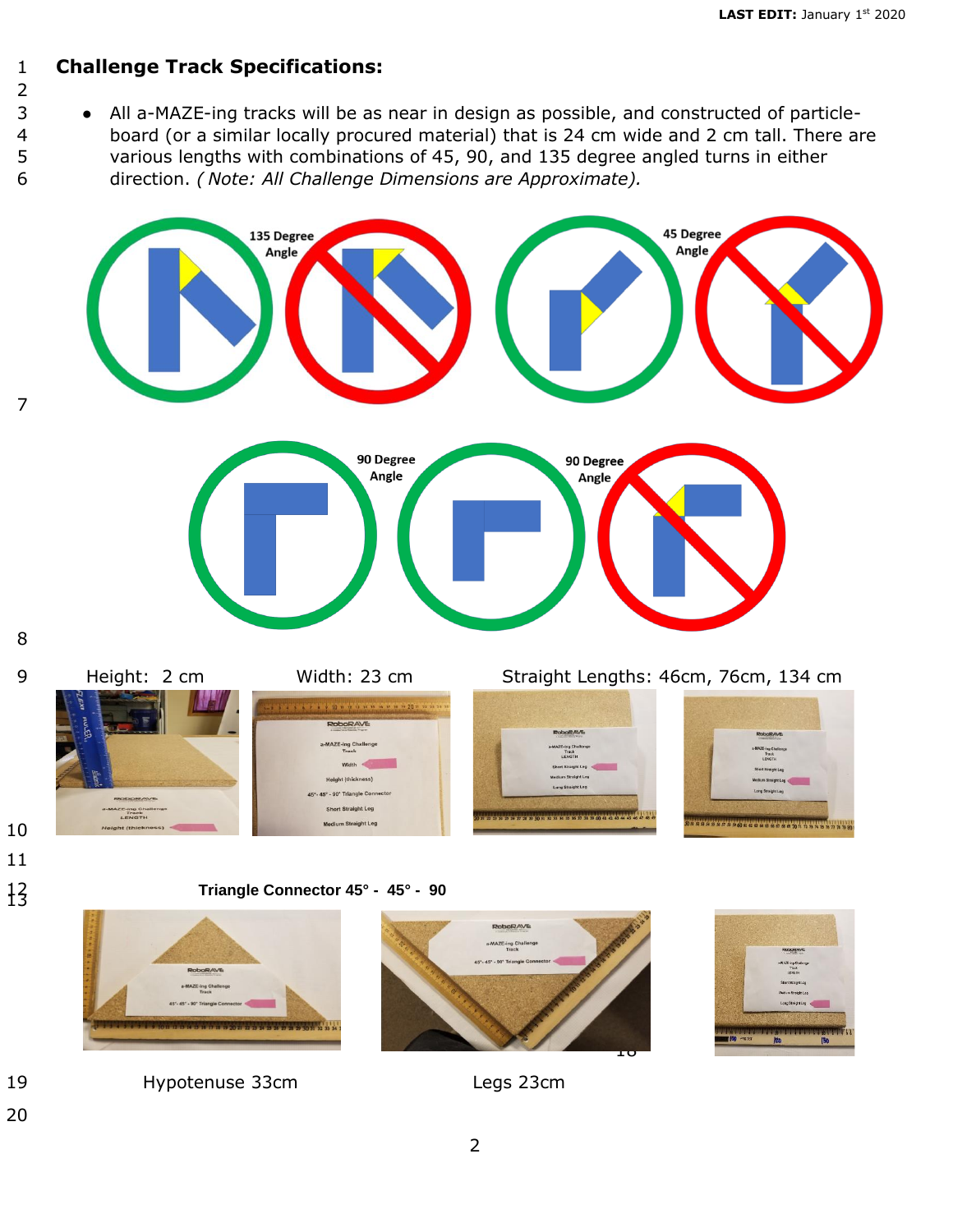- 1 The pieces are typically taped together with heavy duct tape. However, they could be 2 ioined with screws or glued splines. Regardless of the method used, every effort will be 3 made to ensure tracks are as smooth and free of irregularities as possible.
- 4 ES Division has 4 straights, and 3 angled turns for a total of 500 points possible
- 5 MS Division has 6 straights and 5 angled turns for a total of 800 points possible.
- 6 Depending on Event space and material available, both divisions might be run on the 7 longer MS track. In that case, the ES Division Finish line will be located somewhere 8 between the 3rd and 4th angled turn of the MS track.
- 10 Scoring Lines
- 11 1. The diagram below shows the placement of scoring lines for each of the three types 12 of angles
- 13 2. Mark the start and the finish
- 14 3. Label the scoring lines at the end of each straight, and at the completion of each 15 turn from the start to the finish accumulating the scores as you go (this makes 16 monitoring for score very simple).
- 17

| $1st$ straight | $1st$ turn | $2nd$ straight | 2 <sup>nd</sup> turn | 3 <sup>rd</sup> straight | 3rd turn |
|----------------|------------|----------------|----------------------|--------------------------|----------|
| 50             | 150        | 200            | 300                  | 350                      | 450      |

| $4th$ straight | 4 <sup>th</sup> turn | 5 <sup>th</sup> straight | 5 <sup>th</sup> turn | 6 <sup>th</sup> straight |  |
|----------------|----------------------|--------------------------|----------------------|--------------------------|--|
| 500 (ES end)   | 600                  | 650                      | 750                  | 800 MS (end)             |  |